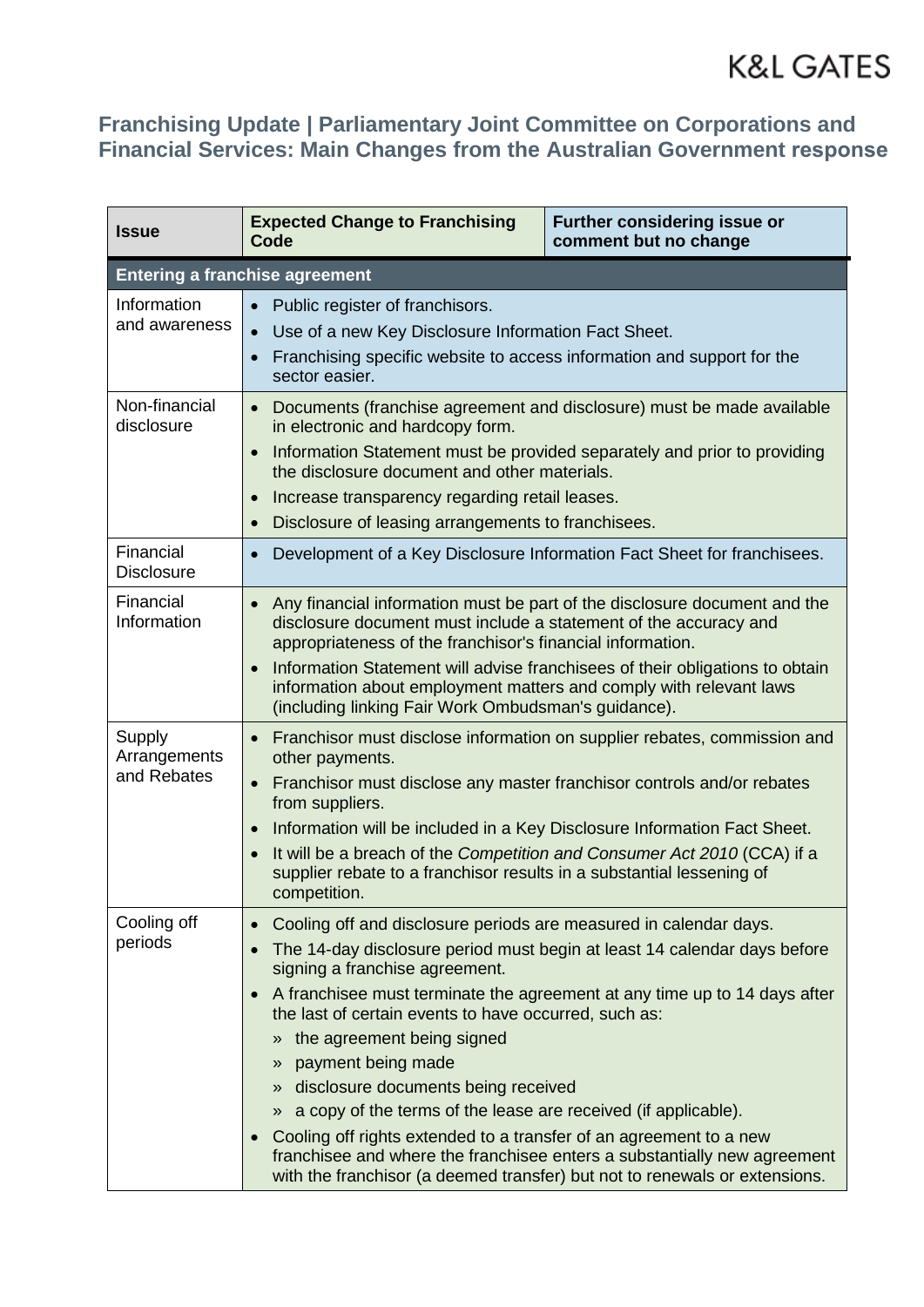| <b>Issue</b>                          | <b>Expected Change to Franchising</b><br>Code                                                                                                                                                                                                                                                                                                                                                                                                                                                                                                                                                                                                                                                                                                                                                                                                                                                                                                                                                                                                                                                                                                                                           | <b>Further considering issue or</b><br>comment but no change |  |  |
|---------------------------------------|-----------------------------------------------------------------------------------------------------------------------------------------------------------------------------------------------------------------------------------------------------------------------------------------------------------------------------------------------------------------------------------------------------------------------------------------------------------------------------------------------------------------------------------------------------------------------------------------------------------------------------------------------------------------------------------------------------------------------------------------------------------------------------------------------------------------------------------------------------------------------------------------------------------------------------------------------------------------------------------------------------------------------------------------------------------------------------------------------------------------------------------------------------------------------------------------|--------------------------------------------------------------|--|--|
| <b>Operating a Franchise</b>          |                                                                                                                                                                                                                                                                                                                                                                                                                                                                                                                                                                                                                                                                                                                                                                                                                                                                                                                                                                                                                                                                                                                                                                                         |                                                              |  |  |
| Capital<br>Expenditure                | Franchisors will be prohibited from requiring franchisees to undertake<br>$\bullet$<br>significant capital expenditure, except where<br>» it has been disclosed before entering into a franchise agreement<br>» it is legally required<br>» it is agreed to by the franchisee during the term.<br>Franchisors will be obliged to discuss expenditure prior to entering a<br>franchise agreement.<br>Franchisors will be required to disclose circumstances under which the<br>franchisee is likely to recoup the expenditure.<br>Franchisors will be required to specify, as far as practical, the amount,<br>timing and nature of the expenditure to be provided.                                                                                                                                                                                                                                                                                                                                                                                                                                                                                                                      |                                                              |  |  |
| Marketing and<br>Other<br>Cooperative | Requirements will be amended to clarify regarding the treatment and<br>reporting of cooperative funds where regular payments are required to<br>cover advertising and marketing activities.                                                                                                                                                                                                                                                                                                                                                                                                                                                                                                                                                                                                                                                                                                                                                                                                                                                                                                                                                                                             |                                                              |  |  |
| <b>Funds</b>                          | The Australian Accounting Standards Board will be asked to provide<br>guidance for auditing of marketing and cooperative funds.<br>The Government will work with the sector to emphasise the importance of<br>developing best practice financial statements.<br>Information Statement will be amended to improve franchisee<br>understanding that they may lose the benefit of shared funds if the<br>franchisor becomes insolvent.<br>Current annual financial report regime is appropriate.<br>$\bullet$                                                                                                                                                                                                                                                                                                                                                                                                                                                                                                                                                                                                                                                                              |                                                              |  |  |
| <b>Dispute</b><br>Resolution          | Incorporate Franchising Mediation Adviser functions into the Australian<br>$\bullet$<br>Small Business and Family Enterprise Ombudsman (ASBFEO) to provide<br>efficiency of dispute resolution.<br>Ensure all franchisees can access ASBFEO's dispute resolution services.<br>Implement a voluntary binding arbitration model by appointing a<br>Franchising Arbitration Adviser (in a model similar to that in the Dairy<br>Industry Code).<br>Introduce conciliation to complement existing dispute resolution provisions.<br>$\bullet$<br>Support ASBFEO's power to write to the ACCC and other regulators<br>notifying them of systemic or serious matters that come to their attention.<br>If a person conducting the dispute resolution process determines it<br>appropriate to conduct a multi-party process, the franchisor cannot refuse<br>to take part in the process.<br>The Government will provide best practice guidance on time frames for the<br>commencement and completion of dispute resolution processes.<br>Ideally parties should not commence litigation pending the finalisation of<br>dispute resolution processes, however they may need to do so to protect |                                                              |  |  |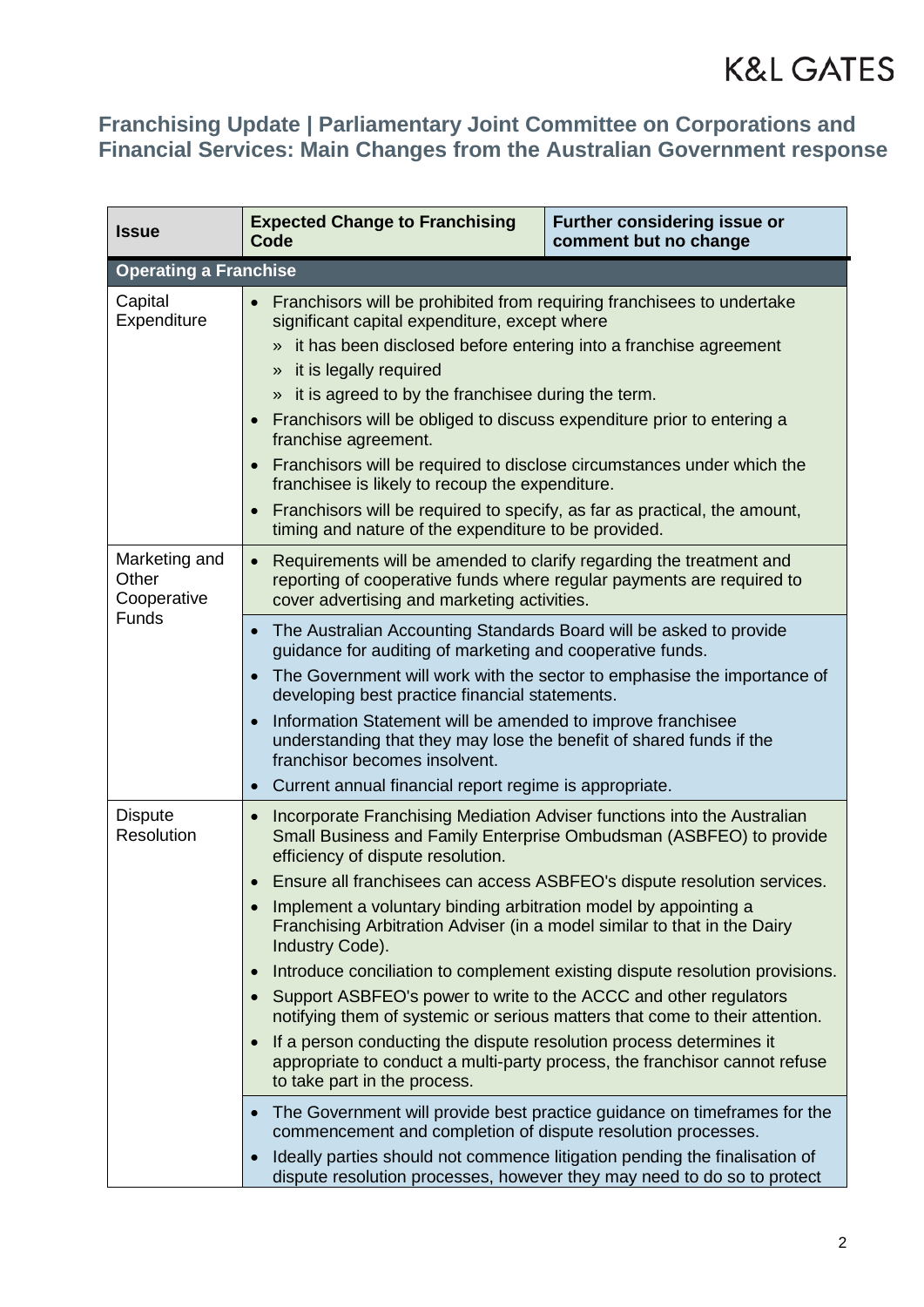| <b>Issue</b>                                | <b>Expected Change to Franchising</b><br>Code                                                                                                                                                                                                                                                                                                                | <b>Further considering issue or</b><br>comment but no change |  |  |  |
|---------------------------------------------|--------------------------------------------------------------------------------------------------------------------------------------------------------------------------------------------------------------------------------------------------------------------------------------------------------------------------------------------------------------|--------------------------------------------------------------|--|--|--|
|                                             | their position and courts are in the best position to manage the competing<br>interests in these circumstances.<br>Existing protections are sufficient to protect dispute resolution bodies from<br>liability.<br>Strengthened dispute resolution framework will improve satisfaction with<br>outcomes and the success rate of dispute resolution processes. |                                                              |  |  |  |
| <b>End of Term Arrangements</b>             |                                                                                                                                                                                                                                                                                                                                                              |                                                              |  |  |  |
| Exit<br>Arrangements                        | Amend disclosure to clearly specify end-of-term arrangements for<br>$\bullet$<br>franchisee goodwill.<br>Require franchisors to clarify a franchisee's entitlement to goodwill in the<br>$\bullet$<br>franchise agreement and include this information in the Key Disclosure<br><b>Information Fact Sheet.</b>                                               |                                                              |  |  |  |
|                                             | The Government will consult with the sector to draft amendments that<br>facilitate a negotiated early exit between the parties to enable franchisees<br>to reasonably constrain financial losses.                                                                                                                                                            |                                                              |  |  |  |
| Termination                                 | Amend regulation 29 to require the franchisor to provide the franchisee<br>$\bullet$<br>with 7 days' notice of proposed termination in special circumstances so<br>that a mediator or arbitrator can assist the parties to negotiate.                                                                                                                        |                                                              |  |  |  |
|                                             | Consult with the sector to develop provisions to facilitate a negotiated early<br>exit of parties from a franchise agreement.                                                                                                                                                                                                                                |                                                              |  |  |  |
| <b>Restraint of</b><br><b>Trade Clauses</b> | Changes to regulation 23 will be made to clarify the obligations/rights.<br>$\bullet$<br>Information Statement will be amended to warn franchisees to seek advice<br>on this issue.                                                                                                                                                                          |                                                              |  |  |  |
|                                             | Increase franchisee awareness of the effect of restraint of trade clauses<br>and clarify what constitutes a breach of regulation 23 of the Franchising<br>Code.                                                                                                                                                                                              |                                                              |  |  |  |
| <b>Regulatory Framework</b>                 |                                                                                                                                                                                                                                                                                                                                                              |                                                              |  |  |  |
| Compliance<br>and<br>Enforcement            | Significant increase in pecuniary penalties (from 300 penalty units to 600<br>penalty units).                                                                                                                                                                                                                                                                |                                                              |  |  |  |
|                                             | 'Churning' and 'burning' to be addressed under existing legislative<br>provisions (unconscionable conduct, false or misleading representations,<br>good faith and disclosure).                                                                                                                                                                               |                                                              |  |  |  |
|                                             | Educational materials to draw attention to the risks of 'churning' and<br>'burning' to recognise risk.                                                                                                                                                                                                                                                       |                                                              |  |  |  |
|                                             | Considered regulating franchising as a general partnership co-investment<br>model and decided this was not appropriate.                                                                                                                                                                                                                                      |                                                              |  |  |  |
|                                             | Satisfied with the level of industry compliance with Notices issued under<br>section 51ADD of the CCA.                                                                                                                                                                                                                                                       |                                                              |  |  |  |
| Franchisee<br>Sector<br>Representation      | No requirement for franchisee representation on boards of franchisors.<br>$\bullet$<br>Continued representation through existing bodies.                                                                                                                                                                                                                     |                                                              |  |  |  |